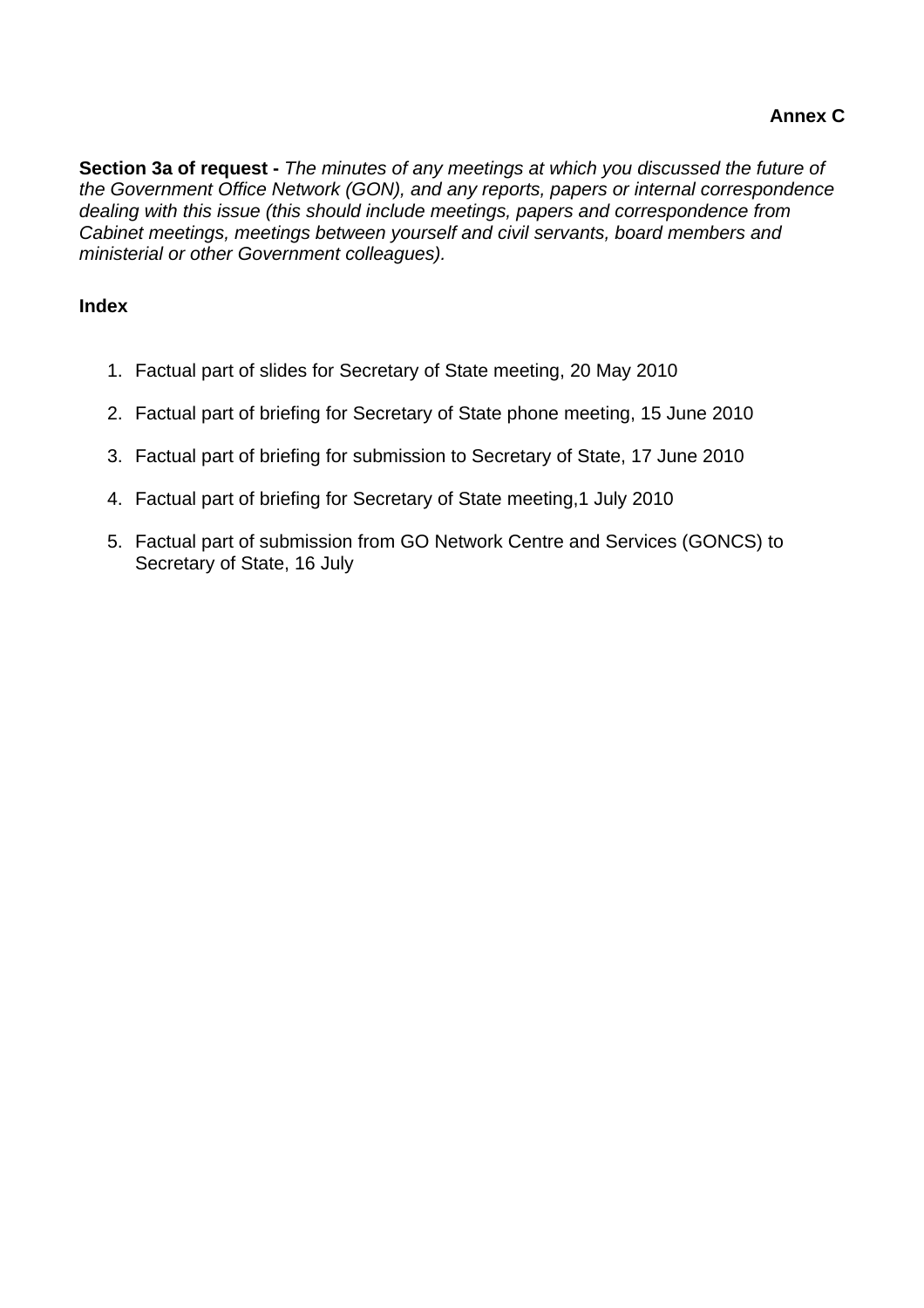#### **Factual part of slides for Secretary of State meeting, 20 May 2010**

**1**

#### **The GO Network**

- 9 Government Offices, one for each English region (plus a small central team) supporting Ministers and 12 Departments for the last 16 years
- 79% of stakeholders rated the Network as having credibility with partners (IpsosMORI, March 2010)
- 1700 staff, down from 3000 in 2004 a reduction of 43%
- £118m funding in 2010/11 a reduction of 15% from 2004 (£139m)

#### **The GO Network: facts and figures GO Network funding**

### **3 GO Network 2010/11 budget: £118m CLG , 41.1% BIS, 11.2% DfT, 7.5% UK TI, 2.9%** DfE, 10.8% **DWP, 6.5% Defra, 6.9% DECC, 0.8% DCMS, 0.7% DH, 0.6% HO/MOJ, 10.6% Cabinet Office, 0.6% 2010/11 departmental contributions (Dept, %)**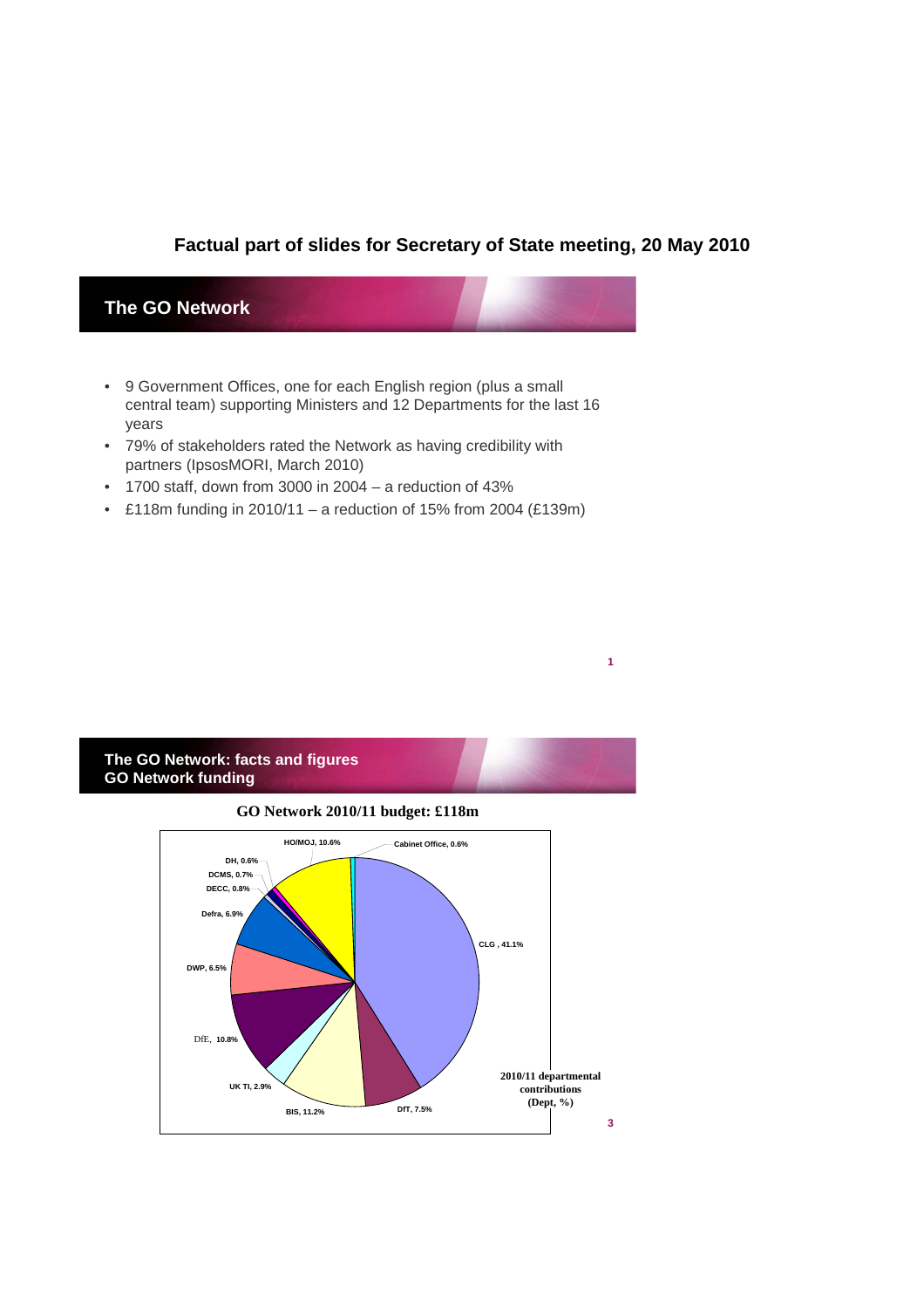#### **The GO Network: facts and figures GO Network staffing**



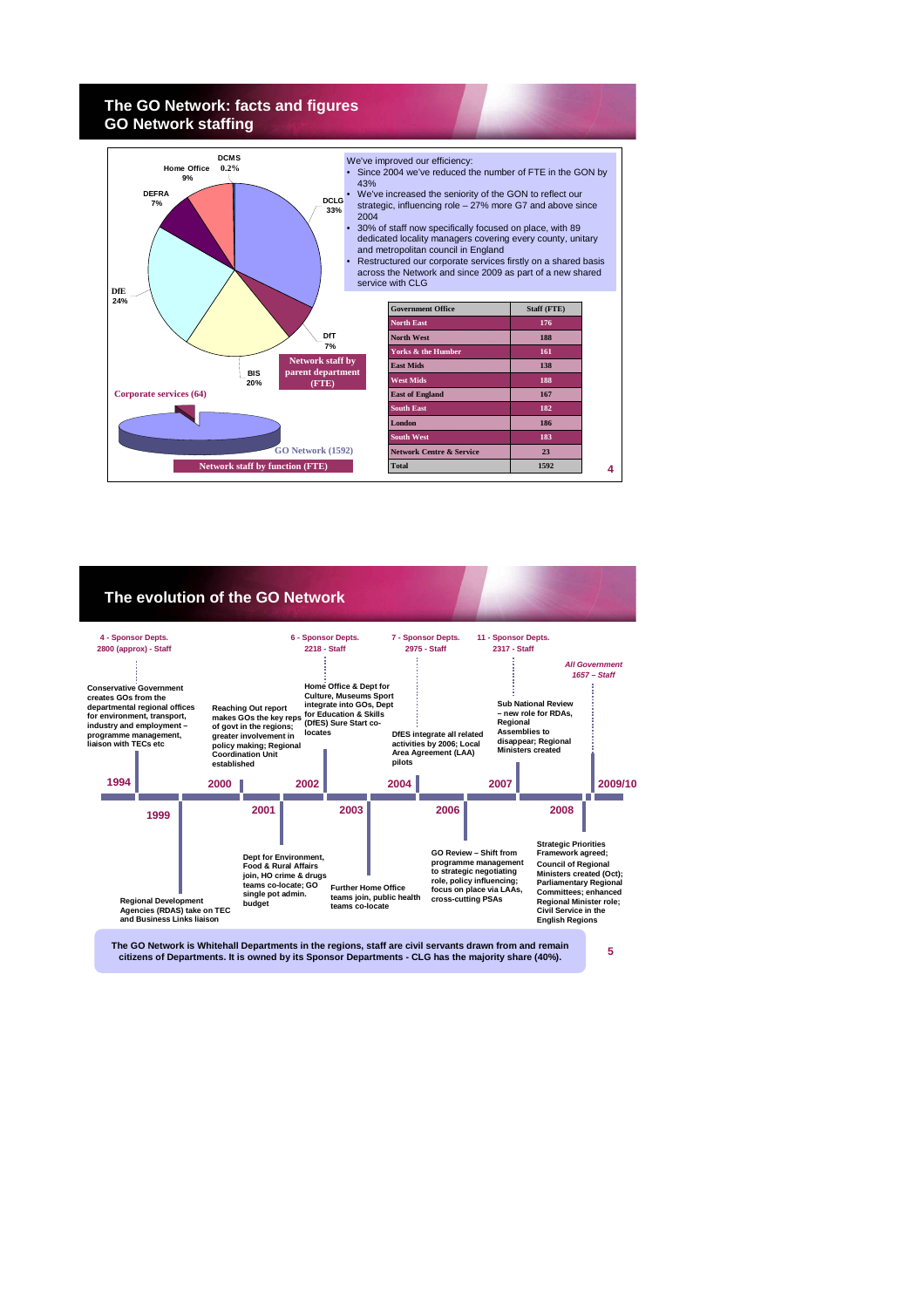#### **GO Network governance and policy structures**

| Governance CLG                                                                                  |
|-------------------------------------------------------------------------------------------------|
| Secretary of State, CLG                                                                         |
| Peter Housden, Permanent Secretary<br>(Accounting Officer)                                      |
| Joe Montgomery,<br>Director General, Regions and Communities<br>(Additional Accounting Officer) |
|                                                                                                 |
| The GO Network is accountable to Sponsor                                                        |

The GO Network is accountable to Sponsor<br>Departments via the GO Network Sponsorship<br>Board. The Sponsorship Board acts as a non<br>executive board which decides priorities and<br>resourcing for the GO Network on behalf of<br>Sponsor

Regional Directors have policy/departmental responsibilities for the Network's delivery of departmental functions providing senior level accountability and policy expertise for senior officials and Ministers.

| <b>Regional Director</b>               | <b>Responsibilities</b>                                                                                                                        |  |
|----------------------------------------|------------------------------------------------------------------------------------------------------------------------------------------------|--|
| <b>GONE</b><br>Jonathan Blackie        | Department for Business, Innovation and Skills                                                                                                 |  |
| GOSW                                   | Department for Environment Food and Rural Affairs                                                                                              |  |
| <b>Jon Bright</b>                      | Department of Energy and Climate Change                                                                                                        |  |
| GOSE                                   | Department for Transport                                                                                                                       |  |
| <b>Colin Byrne</b>                     | Communities and Local Government (housing & planning)                                                                                          |  |
| GOWM<br><b>Trudi Elliott</b>           | Department for Culture, Media and Sport<br>Olympics (national)<br>Communities and Local Government (resilience)<br>Cabinet Office (resilience) |  |
| <b>GOYH</b><br><b>Felicity Everiss</b> | Department for Education<br>Communities and Local Government (local government &<br>regeneration)                                              |  |
| <b>GO Network</b>                      | <b>HM Treasury</b>                                                                                                                             |  |
| <b>Centre &amp; Services</b>           | Cabinet Office (corporate services & modernising government)                                                                                   |  |
| <b>Brian Hackland</b>                  | Communities and Local Government (corporate services)                                                                                          |  |
| <b>GO London</b>                       | Department for Work and Pensions                                                                                                               |  |
| <b>Chris Hayes</b>                     | Olympics (London & legacy)                                                                                                                     |  |
| <b>GOEM</b>                            | Ministry of Defence                                                                                                                            |  |
| <b>Stephen Hillier</b>                 | Office of Government Commerce                                                                                                                  |  |
| <b>GONW</b>                            | Cabinet Office (social exclusion & Office of the Third sector)                                                                                 |  |
| <b>Liz Meek</b>                        | Communities and Local Government (cohesion)                                                                                                    |  |
| <b>GO East</b><br><b>Paul Pugh</b>     | Home Office<br>Ministry of Justice<br>Department of Health<br><b>Government Equalities Office</b>                                              |  |

**6**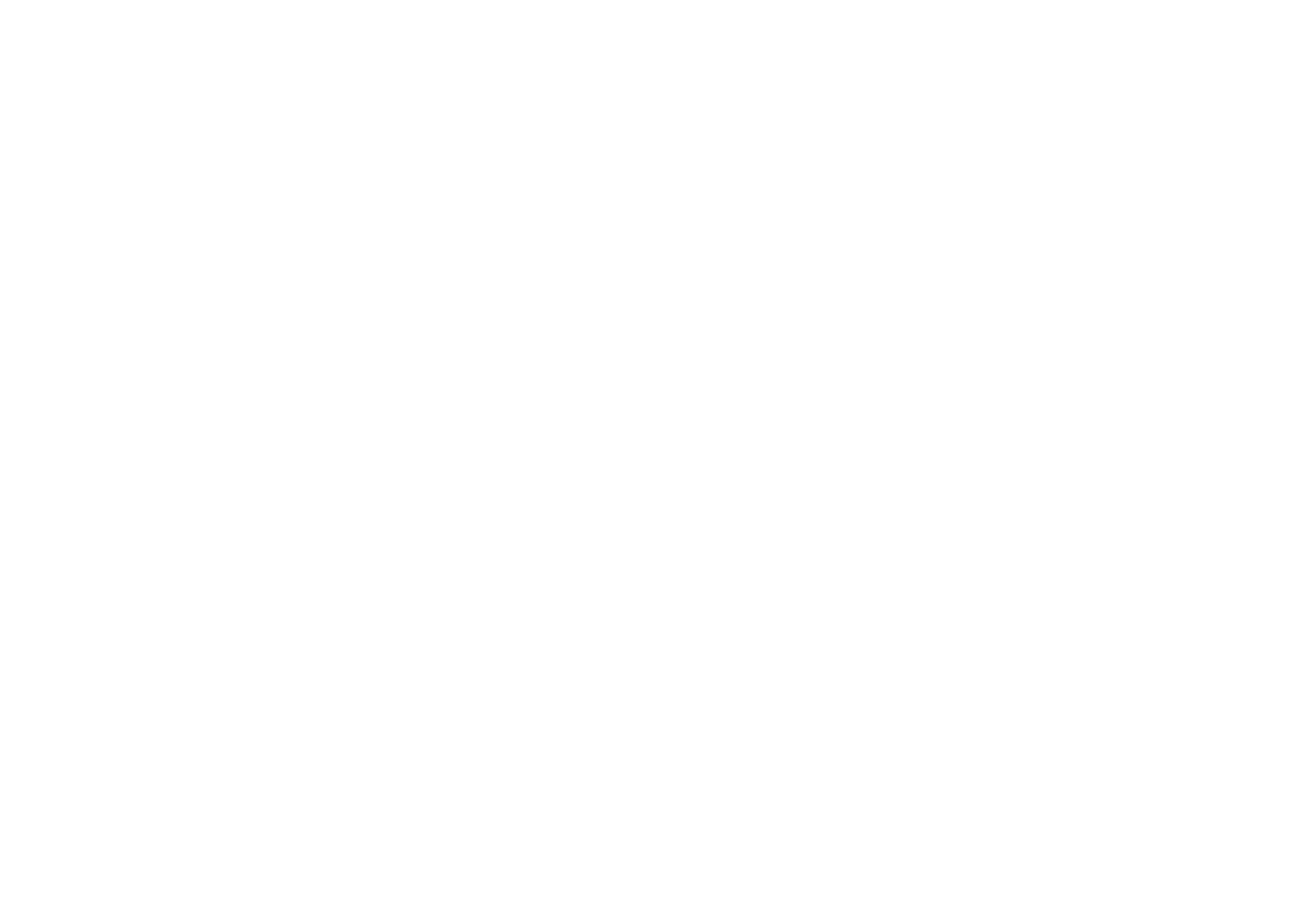**Section 3d of request -** *all meetings of the GO Sponsorship Board which discussed the future of the GON, and any reports, papers or internal correspondence emanating from the Sponsorship Board and dealing with this issue.*

# **Index**

- 1. Factual part of minutes for GO Network Sponsorship Board meeting, 8 June 2010.
- 2. Factual part of paper 3 for GO Network Sponsorship Board meeting, 12 July 2010.
- 3. Factual part of paper 5 for GO Network Sponsorship Board meeting, 12 July 2010.

# **Factual part of minutes for GO Network Sponsorship Board meeting, 8 June 2010**

Government Office for the West Midlands (GOWM) for example had 200 staff compared to 34,000 civil servants across West Midlands in total.

# **Factual part of paper 3 for GO Network Sponsorship Board meeting, 12 July 2010**

## **Current property costs**

The gross current annual cost of the Network estate is £30.3m. The GON property budget for the financial year 2010-11 (effective net costs) is c. £21m, as around £9.3m of property costs are funded by receipts from tenants. As a consequence of the Memorandum of Terms of Occupation (MOTO) break opportunities and the flexible nature of tariff agreements in place, c. £6.5m of the receipts are 'unprotected' and if tenants left could see the Network budget requirement increase.

The property costs are split as follows:

- Existing leases £22.3m (for all rent and rates charges). This includes £3.56m for GOL, reducing the costs to £18.7m;
- Other related property costs (including utilities, building services charges, FM contracts and maintenance); £8m. The GOL costs are £1.1m, reducing the cost to £6.9m.

# **ICT**

Current contract:

The GO Network has a 5 year contract with Fujitsu to provide IT services, which runs to September 2011.

Britannic additionally provide the communications for the Network, through a contract for the telecommunications infrastructure and the VOIP facility.